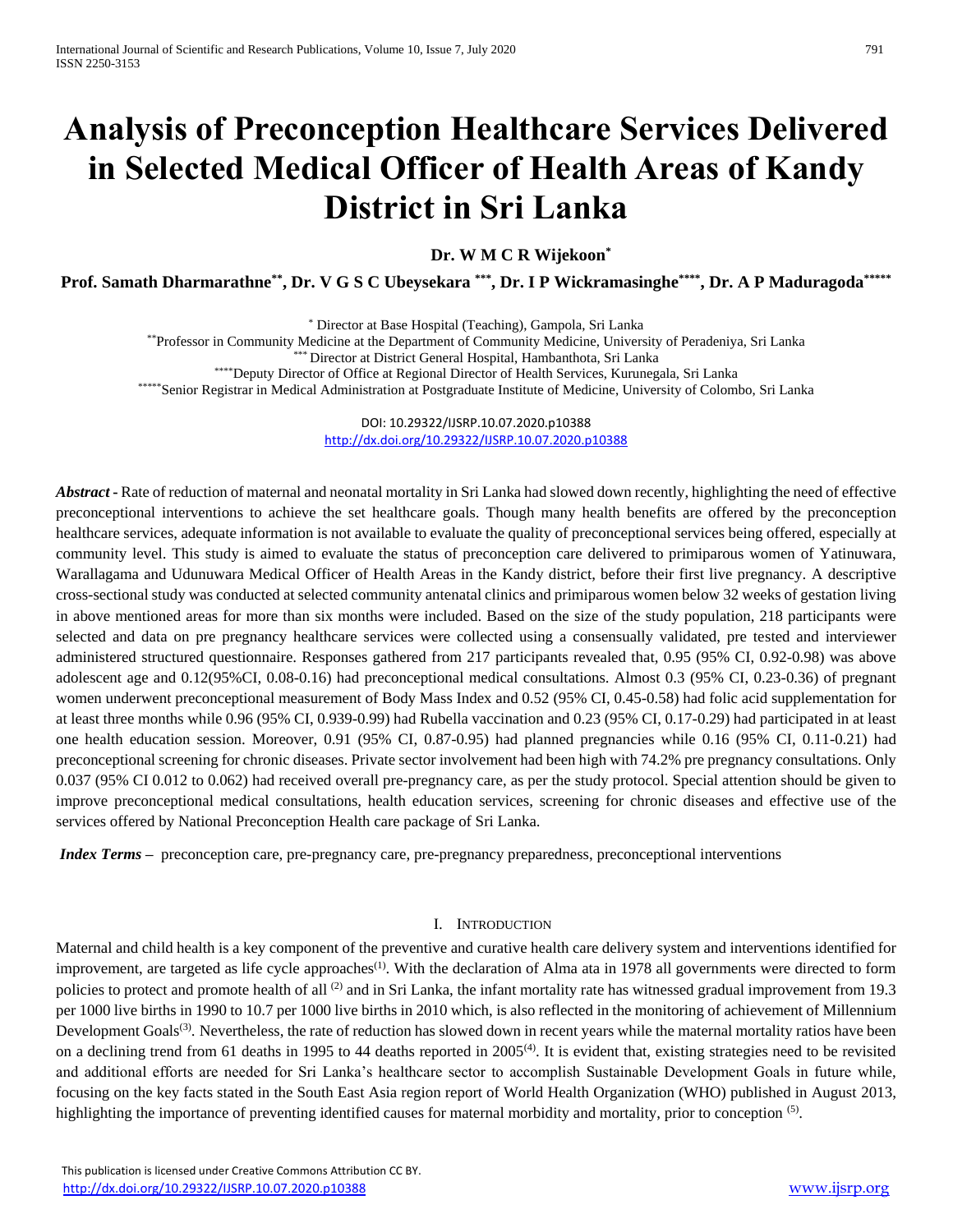Cardiac diseases have been identified as the major cause  $(6)$  of maternal mortality in Sri Lanka while congenital abnormalities, complications of preterm birth, neonatal sepsis and cardiac anomalies are causes of infant deaths<sup> $(7)$ </sup>.

Evidence <sup>(5)</sup> shows that, medical conditions could get aggravated due to physiological changes happening during pregnancy and the outcomes may not be managed properly during antenatal, perinatal and postnatal periods thus, emphasising the importance of effecting interventions to women and couples prior to conception, which could be in the form of biomedical, behavioural and social health improving the overall health status <sup>(8)</sup>. Preventing the consumption of alcohol, vaccinating against Rubella, improving family planning to avoid unwanted pregnancies and unsafe, illegal abortions, providing free access to healthcare for low income women and addressing health concerns prior to pregnancy have already been identified as some of the effective interventions to be adopted, prior to  $conception<sup>(9)</sup>$ .

Even before the WHO identified its importance, Sri Lanka has given priority in including the concept of pre pregnancy in the vision of the Maternal and New-born Health programme and strives to "Ensure optimum survival and quality of life for both mother and new born through provision of evidence based, best available care and services during pre-pregnancy, pregnancy and postpartum periods"  $^{(2)}$ . However, certain studies done in Sri Lanka have shown $^{(10)}$  lack of preconceptional preparedness among women and the Ministry of Health has specifically included the provision of comprehensive pre pregnancy care(11) as a key objective of the Maternal and New born Health programme developed for 2012-2016 period, along with certain other important objectives <sup>(12)</sup>. As a key objective of this programme, it is expected to increase the coverage of pre pregnant women who receive pre pregnancy care services while other objectives include (1) reducing age specific fertility rates (2) reduction in abortion specific mortality rates (3) attentive involvement in looking into needs of family planning (4) augmenting rubella immunisation coverage (5) increasing the percentage of pregnant women receiving pre conceptional folic acid supplementation and (6) increasing the total contraceptive prevalence rate. The Medial Officer of Health (MOH) and the assigned healthcare team is required to coordinate activities related to the delivery of services under the healthcare package which includes risk screening, physical assessment, vaccinations, health education, counselling and provision of other services  $(12)$ . Further, various tools such as invitation card (directing card to meet the Public Health Midwife, PHM, given by the marriage registrar), screening tool (preconception care screening check list), guide book for health workers, book for new couples and preconception healthcare clinics and monthly education sessions are used, to attract and educate newly married couples on the importance of preconception care.

Though many health benefits have already been offered by the government under the preconception healthcare services, only few studies have been done to assess the effectiveness of the programmes in terms of community awareness levels, accessibility and deliverability of such services, quality and scale of preconception services etc. Therefore, this research aims to contribute towards identifying the extent of the provision of pre pregnancy care services and also the gaps of such services at grass root level, upon selecting three Medical Officer of Health (MOH) areas in the Kandy district of Sri Lanka.

# II. OBJECTIVE

To describe the pre conception care services delivered to women of Yatinuwara, Warallagama and Udunuwara Medical Officer of Health (MOH) areas of the Kandy district, before their first live pregnancy and the services offered under the National Pre Conception Healthcare package of Sri Lanka.

#### III. METHODOLOGY

This was a descriptive cross-sectional study conducted at the Community Antenatal clinics of Yatinuwara, Warallagama and Udunuwara Medical Officer of Health (MOH) areas of the Kandy district. The data was collected over a period of two months at the selected antenatal clinics commencing from 10<sup>th</sup> of August 2015. Ethical clearance was obtained from the Ethics Review Committee of the Post Graduate Institute of Medicine of the University of Colombo and the Administrative clearance was obtained from the Provincial Director of Health Services of Central Province. Study population included the primiparous women attending the Community Antenatal clinics below 32 weeks of gestation and living in the above mentioned MOH areas while, pregnant women who had been residing in the said areas for a period of less than six months before their last regular menstrual period were excluded. Calculated sample size was considered as 231 which, was allocated based on the population size of the three (3) MOH areas while, the number of Antenatal clinic centres selected for the study was decided, considering the sample size of each area.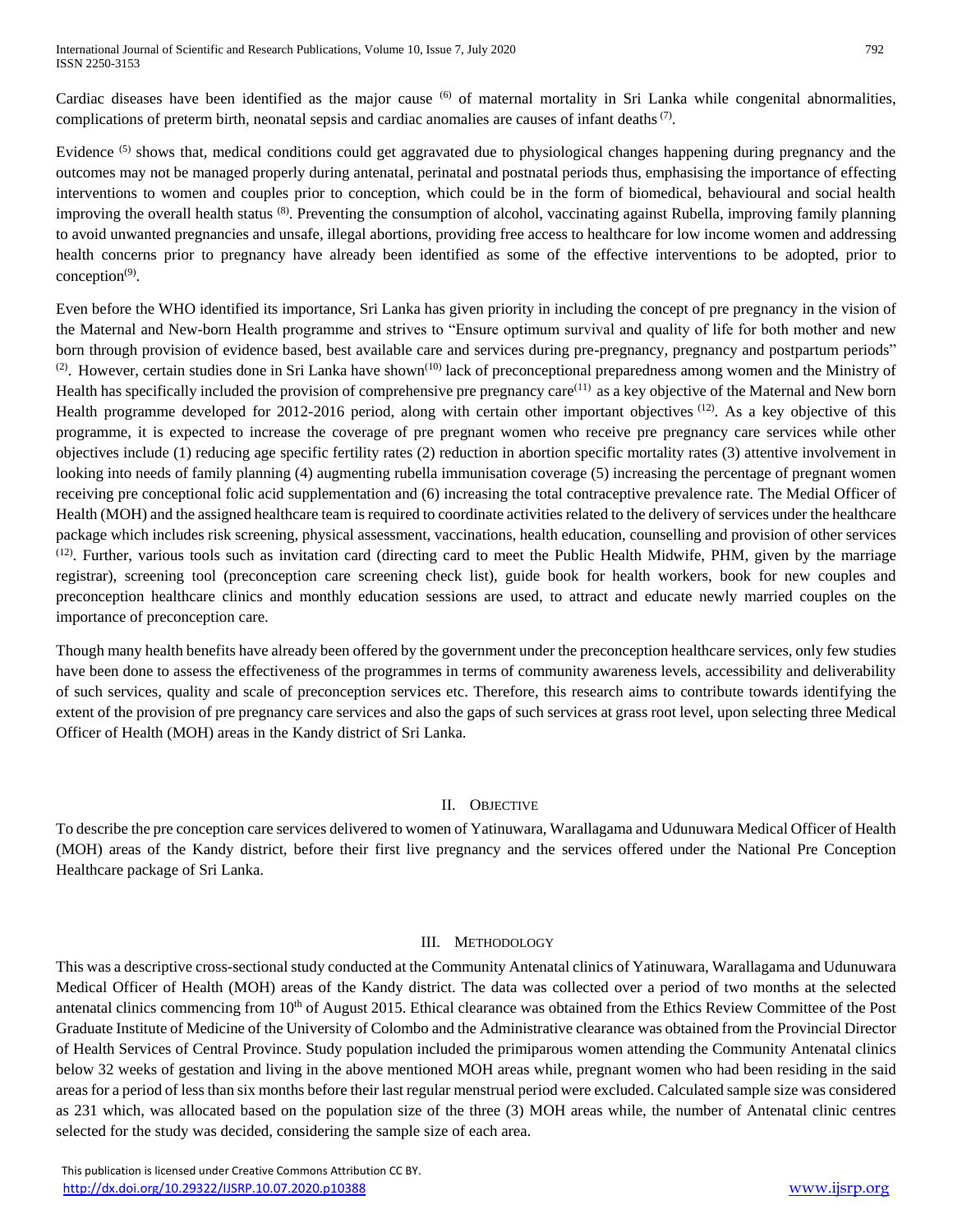An interviewer administered structured and pretested questionnaire was developed after the literature review, interviews with experts and Focus Group Discussions and made available in all three languages while, data was collected upon visiting each Antenatal clinic. Verified data was analysed using SPSS computer package, with univariate analysis being done initially followed by a bivariate analysis done on selected variables.

### IV. RESULTS

With one primiparous mother refusing to participate, out of the remaining 217 participants majority of the pregnant women were around 27 years old and most of them (39.2%) had obtained post-secondary/ non-tertiary education up to grade 13, as per the ISCED 2011 classification. Rest of the key socio demographic characteristics are shown in Table 1 below.

| Age                                                                                                           |                 |                                        |                          |                  |               |  |  |  |
|---------------------------------------------------------------------------------------------------------------|-----------------|----------------------------------------|--------------------------|------------------|---------------|--|--|--|
|                                                                                                               | <b>Minimum</b>  | <b>Maximum</b>                         | <b>Mean</b>              | <b>Mode</b>      | <b>Median</b> |  |  |  |
| <b>Age of the Participant</b>                                                                                 | 17              | 43                                     | 27.2                     | 26               | 27            |  |  |  |
| Age of the spouse                                                                                             | 18              | 49                                     | 30.3                     | 30               | 30            |  |  |  |
| <b>Distribution of ethnicity</b>                                                                              |                 |                                        |                          |                  |               |  |  |  |
| <b>Sinhala</b><br><b>Ethnicity</b>                                                                            |                 | <b>Sri Lankan</b><br><b>Sri Lankan</b> |                          | Indian           | <b>Burger</b> |  |  |  |
|                                                                                                               |                 | <b>Tamil</b>                           | <b>Moors</b>             | <b>Tamils</b>    |               |  |  |  |
|                                                                                                               | 183(84.3)       | 3(1.4)                                 | 31(14.3)                 |                  |               |  |  |  |
|                                                                                                               |                 |                                        |                          |                  |               |  |  |  |
| <b>Distribution of religion</b>                                                                               |                 |                                        |                          |                  |               |  |  |  |
| <b>Religion</b>                                                                                               | <b>Buddhist</b> | Hindu                                  | <b>Islamic</b>           | <b>Christian</b> |               |  |  |  |
|                                                                                                               | 180 (82.9)      | 3(1.4)                                 | 31(14.3)                 | 3(1.4)           |               |  |  |  |
|                                                                                                               |                 |                                        |                          |                  |               |  |  |  |
| Level of Education of study participant categorized according to the International Standard Classification of |                 |                                        |                          |                  |               |  |  |  |
| Education 2011(ISCED 2011)                                                                                    |                 |                                        |                          |                  |               |  |  |  |
|                                                                                                               |                 |                                        |                          |                  |               |  |  |  |
| <b>Education Category*</b><br>Frequencies<br>Percentage (%)                                                   |                 |                                        |                          |                  |               |  |  |  |
| Primary (grades 1-5)                                                                                          |                 |                                        |                          | $\overline{4}$   | 1.8           |  |  |  |
| Lower Secondary (grades 6-8)                                                                                  |                 |                                        | $\overline{4}$           | 1.8              |               |  |  |  |
| <b>Upper Secondary (grades 9-11)</b>                                                                          |                 |                                        | 60                       | 27.6             |               |  |  |  |
| Post-Secondary/Non tertiary (grades12-13)                                                                     |                 | 85                                     | 39.2                     |                  |               |  |  |  |
| Short cycle tertiary                                                                                          |                 | 16                                     | 7.4                      |                  |               |  |  |  |
| <b>Bachelors level</b>                                                                                        |                 | 46                                     | 21.2                     |                  |               |  |  |  |
| <b>Masters level</b>                                                                                          |                 | $\overline{2}$                         | 0.9                      |                  |               |  |  |  |
| <b>Doctorate level</b>                                                                                        |                 |                                        | $\overline{\phantom{a}}$ |                  |               |  |  |  |

#### **Table 1: Socio demographic details of the participants**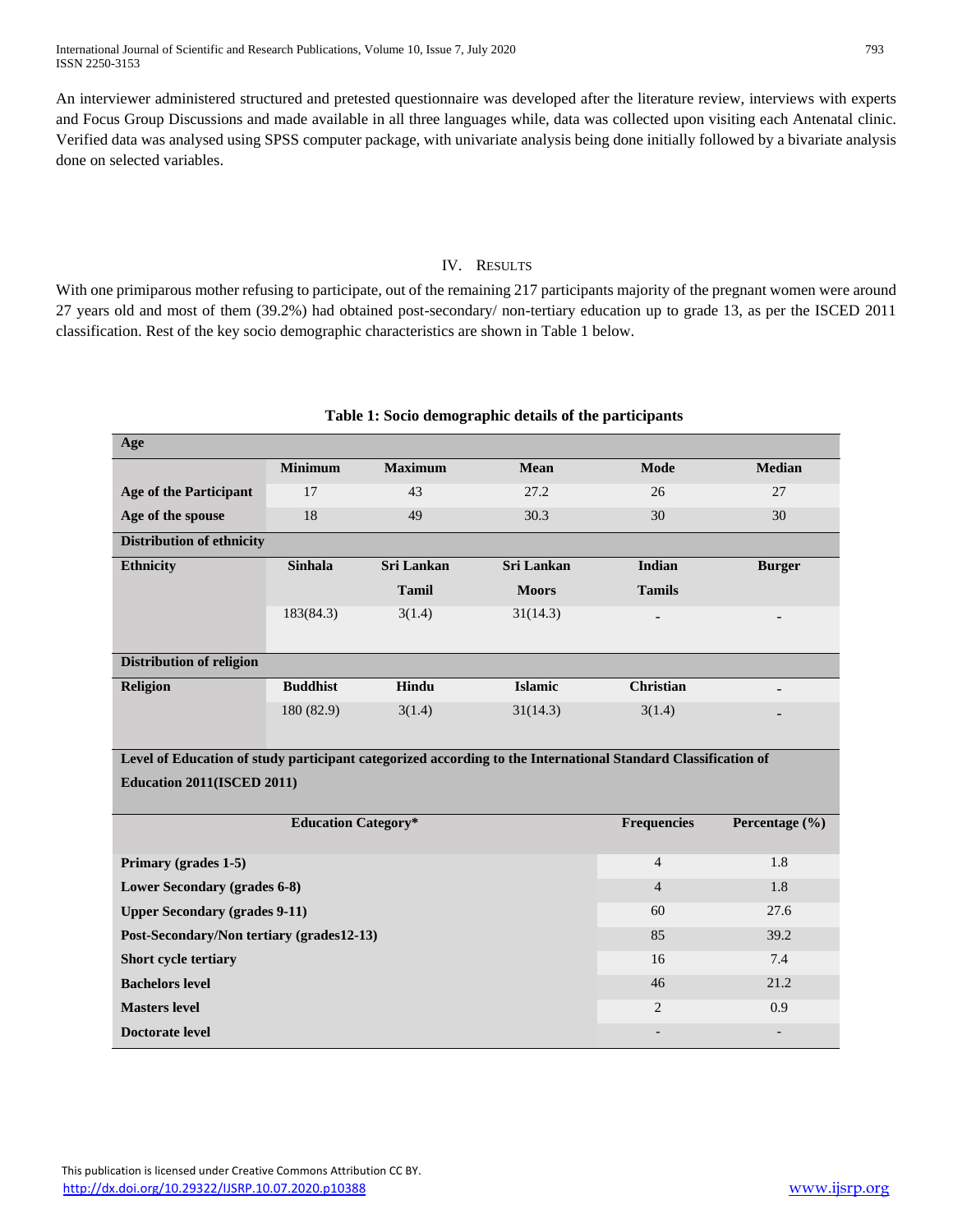International Journal of Scientific and Research Publications, Volume 10, Issue 7, July 2020 794 ISSN 2250-3153

#### **Preconception care**

With the participants of the study being categorised based on identified components of preconception healthcare services as indicated in Table 2, only eight (8) pregnant women, proportion of 0.037 (95% CI 0.012 to 0.062), had received overall care, as per the study protocol.

|    | <b>Component of Preconceptional health care</b>                               | <b>Frequency/percentage</b> |
|----|-------------------------------------------------------------------------------|-----------------------------|
|    | Pregnant women aged more than 19 (above adolescent age)                       | 206 (94.9%)                 |
| 2  | Measurement of BMI and got an explanation about the value of BMI              | 26(12%)                     |
| 3  | Pre-pregnancy consultation by a Medical officer                               | 66 (30.4%)                  |
| 4  | Preconceptional folic acid supplementation for minimum of three months        | 113 (52.3%)                 |
| 5. | Rubella immunization before pregnancy                                         | 208 (95.8%)                 |
| 6  | Participated to at least one pre pregnancy health education session           | 51 (23.5%)                  |
|    | genetic counseling before pregnancy (i.e. if there were marriages among close |                             |
|    | relatives)                                                                    |                             |
| 8  | When pregnancy was an expected pregnancy                                      | 198 (91.2%)                 |
| 9  | Pre pregnancy screening and diagnosis of chronic diseases                     | 3 (1.4%)                    |

*Since one participant has received more than one component of care the total is not shown*

#### **Sources and modes of delivery of pre-pregnancy healthcare**

Sources of pre pregnancy care is referred to the institutes and sectors which provide such care and modes of care refers to the categories of healthcare personnel and the manner of delivery of such services as stated in Table 3.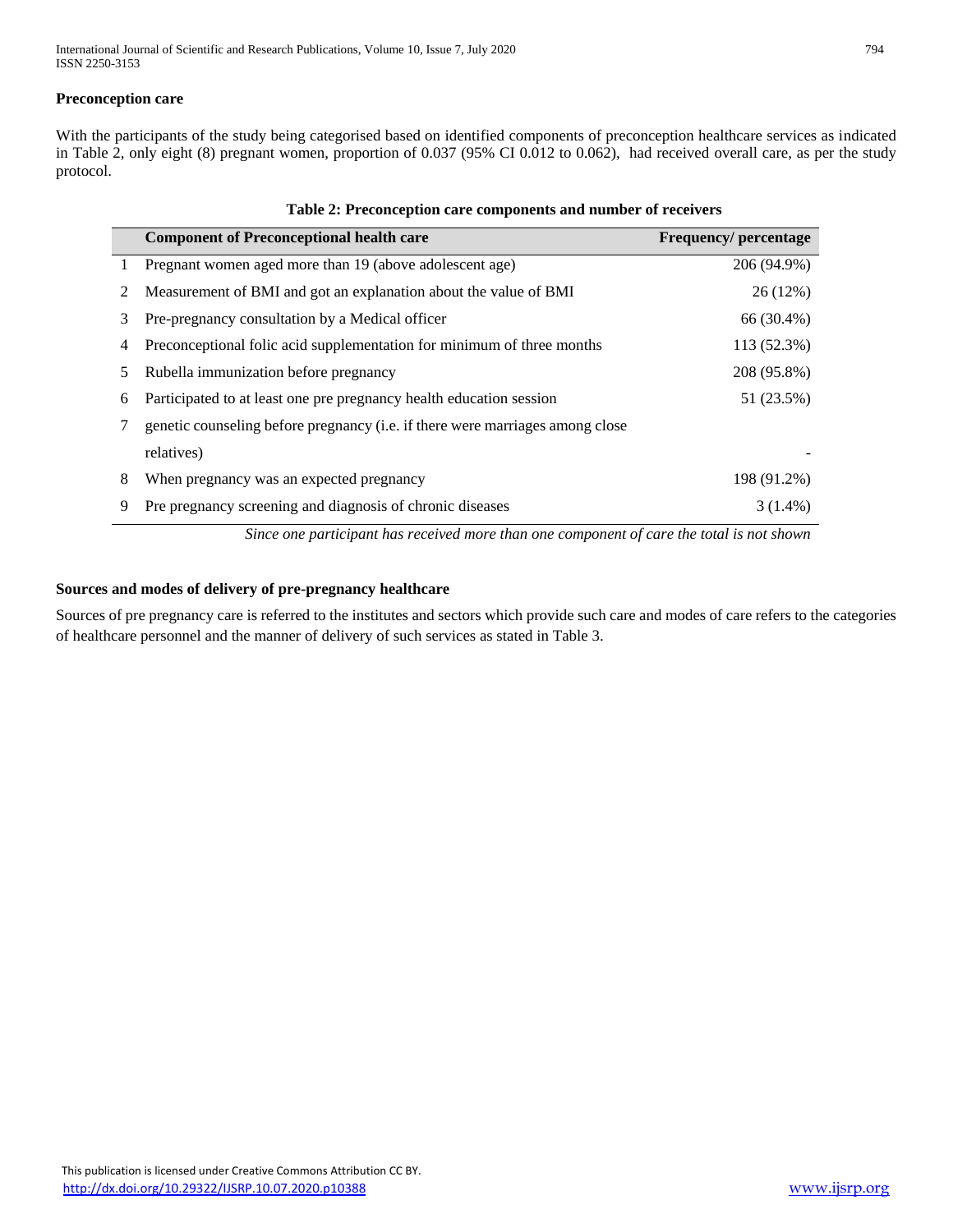|              | Pre pregnancy care                                                     |                 | Health sector     | Institute and health care personnel        |                                            |                                     | Total<br>participants<br>who received<br>care |        |          |
|--------------|------------------------------------------------------------------------|-----------------|-------------------|--------------------------------------------|--------------------------------------------|-------------------------------------|-----------------------------------------------|--------|----------|
|              |                                                                        | Govt.<br>sector | Private<br>sector | <b>MOH</b><br>preconception<br>care clinic | Medical<br>Officer at<br>Govt.<br>hospital | M <sub>O</sub><br>private<br>sector | Specialists<br>private<br>sector              | other  | Total    |
| $\mathbf{1}$ | Pre pregnancy of<br>measurement of BMI                                 | 21(9.7)         | 10(4.6)           | 18(8.3)                                    | 3(1.4)                                     | 3(1.4)                              | 3(1.4)                                        | 4(1.8) | 31(14.3) |
| $\mathbf{2}$ | Pre pregnancy medical<br>consultation                                  | 17(7.8)         | 49(22.5)          | 13(6.0)                                    | 4(1.8)                                     | 15(6.9)                             | 33(15.2)                                      |        | 66(30.4) |
| 3            | Screening of couples<br>having a family history<br>of chronic diseases | 9(4.1)          | 26(11.9)          | 2(0.9)                                     | 7(3.2)                                     | 15(6.9)                             | 5(2.3)                                        | 6(2.8) | 35(16.1) |

**Table 3: Sources and modes of delivery of some components of pre pregnancy care**

Remarkably, overall majority (22.5%) of the respondents have obtained pre-pregnancy medical consultations from the private sector institutes.

#### **Health education**

Though two sessions of health education are usually conducted by the staff of MOH, only one (1) study participant had attended both sessions. Healthcare sector staff in the respective areas consisting of MOHs (28.4%), Public Health Nursing Sisters (PHNSs: 24.5%) and Public Health Midwives (PHMs: 47.1%) have conducted education sessions as shown in Table 5 below in order, to create awareness and educate the respondents on pre pregnancy care.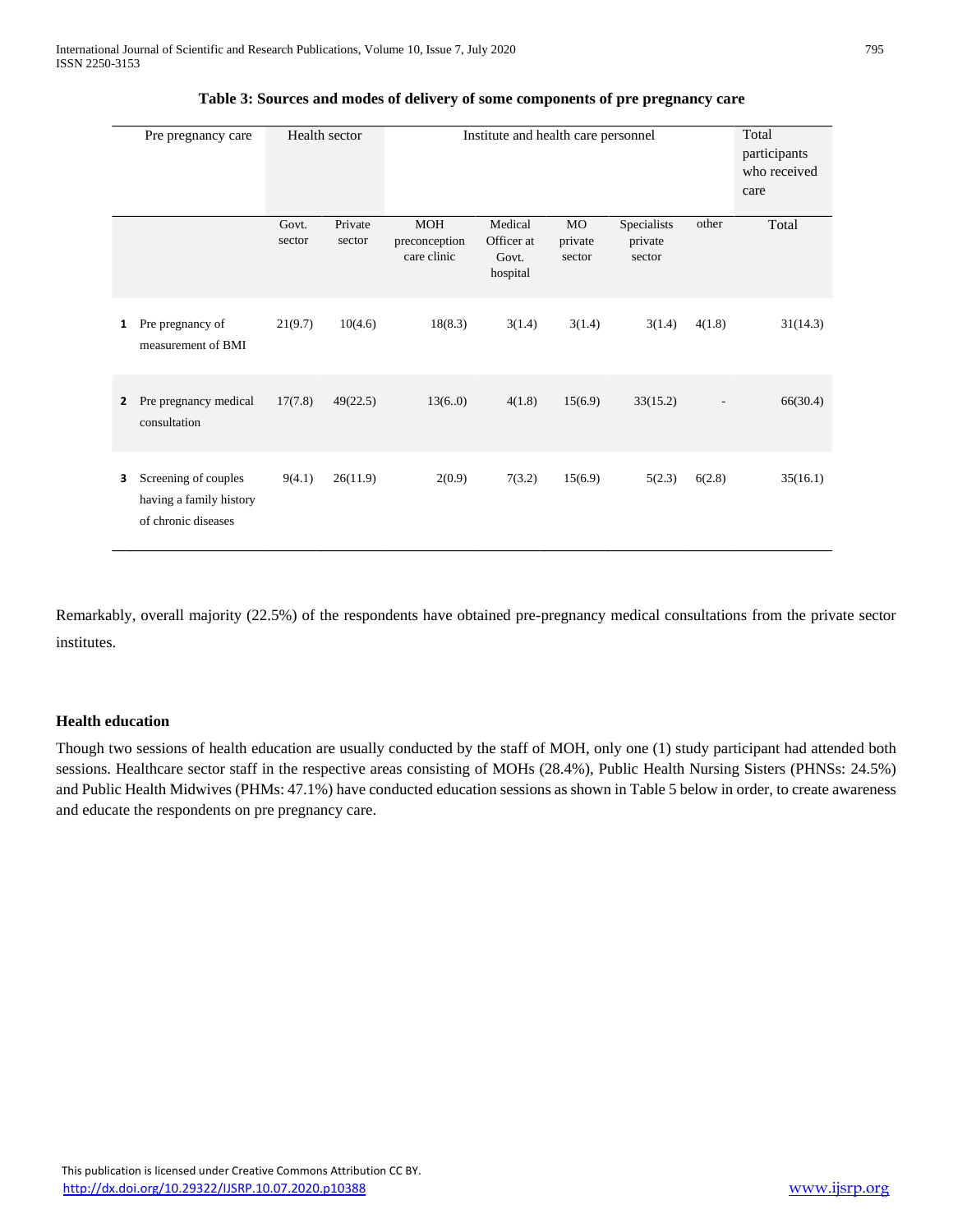| <b>Source</b>                                    | <b>Participation</b> | Percentage $(\% )$ |
|--------------------------------------------------|----------------------|--------------------|
| Conducted by MOH staff                           | 16                   | 7.4                |
| Conducted by other institutes                    | 35                   | 16.2               |
| Conducted by both MOH staff and other institutes |                      | 23.6               |

# **Table 4: Pre pregnancy health education**

#### **Table 5: Education sessions conducted by health officials**

| Healthcare educationists/ officials | <b>Frequency</b> | Percentage $(\% )$ |
|-------------------------------------|------------------|--------------------|
| <b>MOH</b>                          | 29               | 28.4               |
| <b>PHNS</b>                         | 25               | 24.5               |
| <b>PHM</b>                          | 48               | 47.1               |
| <b>Total</b>                        | 102              | 100.0              |

Though seven (3.2%) women had mentioned that, they were married to a close relative none of them have been referred to or given any genetic counselling prior to pregnancy. Out of 119 (54.8%) participants who had a family history of chronic diseases only 35 (16.1%) respondents were screened and only two (0.9%) of them had been screened by MOH while others (i.e. 15 women; 6.9%) had been screened by medical officers of private sector.

## **Folic acid supplementation**

Though 163 (75.1%) participants were aware of the effects of folic acid on foetal congenital malformations, only 154 (71%) respondents had consumed the supplement as a preconception care mechanism. Majority (i.e. 44 women; 20.3%) of them had been made aware mostly by their own family members and 10.6% had gained knowledge from friends while, the midwives in the areas had educated about 12.4% of pregnant women.

#### **Care provided according to the National Preconception Care package**

Details of the study participants who received pre-pregnancy care according to identified components of the national preconception healthcare package are shown in Table 6.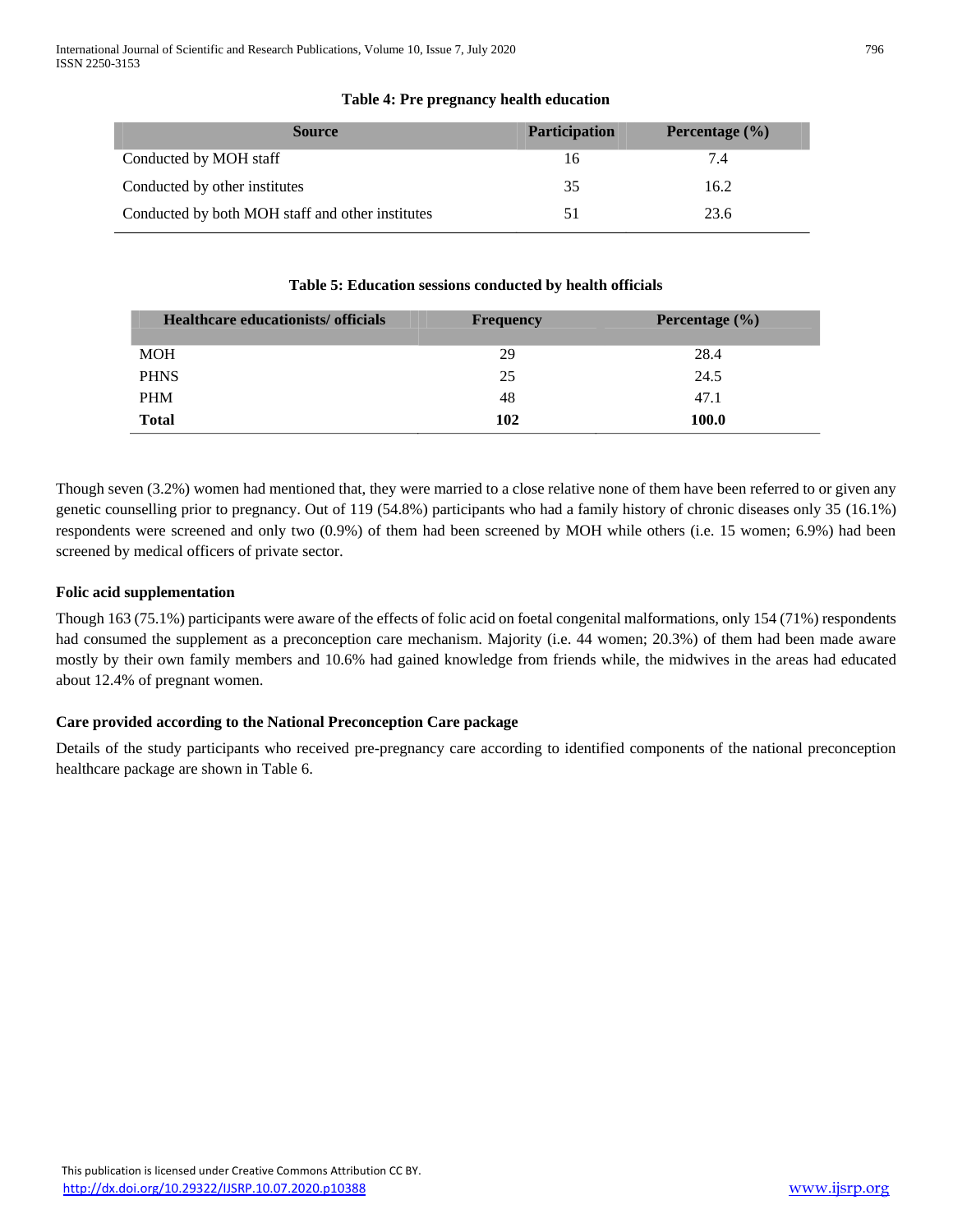|    | <b>Components of National preconception health care package</b>          | frequency | Percentage (%) |
|----|--------------------------------------------------------------------------|-----------|----------------|
|    |                                                                          |           |                |
| 1  | Receiving the Invitation card from the marriage registrar                | 01        | 0.05           |
| 2  | Study participant meeting the PHM                                        | 56        | 25.8           |
| 3  | PHM's visit to meet the study participant when she failed to meet PHM    | 29        | 13.4           |
| 4  | Total study participants who had Pre-pregnancy meetings with PHM         | 85        | 39.2           |
| 5  | Delivery of Preconception care check list                                | 31        | 14.3           |
| 6  | Completion of preconception care check list and handing over it to PHM   | 26        | 12.0           |
| 7  | Delivery of information on preconception health care clinic and health   |           |                |
|    | education sessions to study participant                                  | 36        | 16.6           |
| 8  | Participation to Health education sessions conducted by MOH staff        | 16        | 7.4            |
| 9  | Participation of spouse to health education sessions                     | 13        | 6.0            |
| 10 | Usage of family planning methods before first pregnancy                  | 50        | 23             |
| 11 | Unmet need of family planning                                            | 13        | 6.7            |
| 12 | Study participants who consulted a dental surgeon before pregnancy       | 48        | 22.1           |
| 13 | Study participants whose initial diagnosis of chronic diseases were made |           |                |
|    | before pregnancy and after marriage                                      | 3         | 1.4            |

#### **Table 6: Details of the preconception healthcare package and analysis of recipients**

*Since one participant had received more than one component of care the total is not shown above*

As per the study protocol, only 14 participants received overall care under the National Preconception Care package and the proportion was 0.06 (95% CI-0.029 to 0.091).

#### **Family planning**

The methods introduced had been adopted by 50 (23.0%) study participants and 30 (13.8%) had used oral contraceptive pills while, 10 (4.6%) couples have used condoms and an equivalent number had used natural methods. Moreover, 26 participants who had agreed on family planning methods (i.e. 52% out of total family planning users) had a pre-pregnancy meeting with PHMs and out of the 167 nonadopters, 59 participants (i.e.35.3% out of total non-adopters) have had a pre-pregnancy meeting with PHM.

Significant statistical difference was not prominent regarding the age of participants who received pre-pregnancy care according to the National Preconception Care package and non-receivers based on Fishers exact test ( $p=0.762$ ) and independent sample T test ( $p=0.987$ ). Similarly, statistical analysis of the impact of ethnicity ( $p=0.702$ ), education level ( $p=0.362$ ) and income level ( $p=0.585$ ) on the two categories did not indicate any significance, as well as employment (p=0.604) based on the Chi square test.

#### V. CONCLUSION

This study presented a realistic view of provided preconception care and the pre-pregnancy preparedness, among pregnant women in MOH areas of Yatinuwara, Warallagama and Udunuwara in the Kandy district, remained unsatisfactory. Notably, involvement of the private sector specialist obstetricians was evident and screening of married couples for chronic diseases was handled by them. Provision of Rubella vaccination by public sector was satisfactory. Nevertheless, overall, the preconception care levels in these areas remained at low levels, amidst educational and awareness programmes being conducted by MOH, PHM and other institutes. Similarly, all healthcare services offered under the National Preconception Care package were less effective due to deficiencies identified in the provision of such care and also due to lack of initiatives taken in creating awareness among the newly married couples.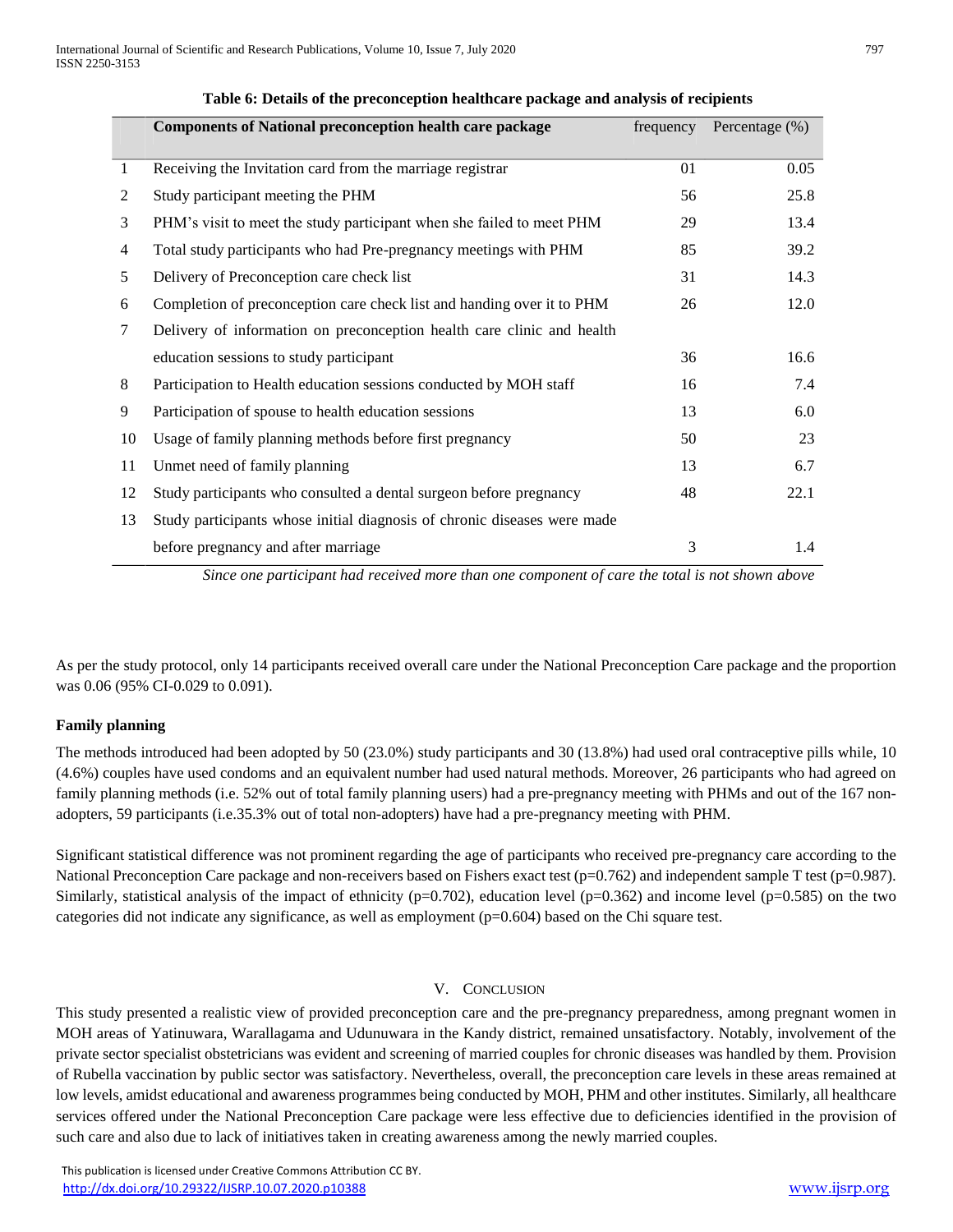This study provides an insight on specific areas for improvement in providing preconception care and one such key issue is, sorting out administrative issues by the marriage registrar of the area in ensuring that the newly wedded couples do meet the PHM. The tasks performed by the PHMs in providing preconception healthcare needs to be broad based and they should be empowered to carry out their duties efficiently to register eligible married couples for preconception healthcare services. Moreover, the need of an effective monitoring mechanism to monitor the coverage of target population by the preconception health care clinics and through educative sessions, was also identified. A more collective and cohesive approach needs to be adopted by Medical Officers of Health, General Practitioners and Specialist Medical Officers in creating awareness amongst the many youth (i.e. both men women) regarding the importance of obtaining preconception healthcare services. Therefore, this research provides information on what adjustments may be made to current programmes, to improve maternal and new-born healthcare services in the country to achieve better results.

#### VI. ACKNOWLEDGMENT

The author acknowledges the support given by the academic staff and other officials at the Post Graduate Institute of Medicine, University of Colombo, Consultant Community Physicians of Family Health Bureau of Department of Health, Sri Lanka, the officials at the Provincial Directorate of Health Services, Central Province, Sri Lanka and the staff at the Regional Directorate of Health Services in Kandy, Sri Lanka.

#### **REFERENCES**

- [1] Department of Census and Statistics Sri Lanka. Infant Mortality Rate by Province and District [Internet]. 2015 [cited 2015 Apr 28]. Available from: http://www.statistics.gov.lk/PopHouSat/VitalStatistics/Indicators/IMR.pdf
- [2] Family Health Bureau. Annual Report on Family Health. 2013.p.11-13
- [3] Institute of Policy Studies of Sri Lanka. Millennium Development Goals Country Report 2008/2009. Colombo; 2010. p.64–76.
- [4] Family Health Bureau. Overview of maternal mortality in Sri Lanka 2001-2005. 2008. p.13-15
- [5] World Health Organization. Preconception Care, Regional expert group consultation, SEARO. New Delhi India; 2013.p.7-12
- [6] Haththotuwa HR, Attygalle D, Jayatilleka AC, Karunaratna V, Thorne SA. Maternal Mortality due to cardiac disease in Sri Lanka. International journal of gynaecology and obstetrics [Internet]. 2009 Mar;104(3):194–8. Available from: http://www.ijgo.org/article/S0020729208004980/fulltext
- [7] Rajindrajith S, Mettananda S, Adihetti D, Goonawardana R, Devanarayana NM. Neonatal Mortality in Sri Lanka: timing, causes and distribution. The journal of maternal-fetal & neonatal medicine [Internet]. 2009 Sep;22(9):791–6. Available from: http://www.ncbi.nlm.nih.gov/pubmed/19526423
- [8] World Health Organization. Born too soon. The Global Action report on Preterm Birth. 2012.p.33-34
- [9] World Health Organization. Meeting to develop a global consensus on preconception care to reduce maternal and childhood mortality and morbidity: 6-7 February 2012:meeting report. In: World Health Organization [Internet]. Geneva: World Health organization Headquarters; 2013. p. 1–13. Available from: http://scholar.google.com/scholar?hl=en&btnG=Search&q=intitle:Meeting+to+Develop+a+Global+Consensus+on+Preconception+Care+to+Reduce+Maternal+a nd+Childhood+Mortality+and+Morbidity#0%5Cnhttp://scholar.google.com/scholar?hl=en&btnG=Search&q=intitle:Meeting+t
- [10] Wickremasinghe V.P., Prageeth P.P., Pulleperuma D.S. PKS. Preconceptional care of women at booking visit at De Soysa Maternity Hospital and Castle Street Hospital for Women. The Ceylon Medical Journal [Internet]. 2003 Sep;48(3):77–9. Available from: http://www.ncbi.nlm.nih.gov/pubmed/14735802
- [11] Patabendige M, Goonewardene IMR. Preconception care received by women attending antenatal clinics at a Teaching Hospital in Southern Sri Lanka. Sri Lanka Journal of Obstetrics and Gynaecology. 2013;35(1):3–9.
- [12] World Health Organization. Preconception care Regional expert group consultation. In: Neththanjali Mapitigama, Case Study, Sri Lanka. New Delhi India; 2013. p. 33–5.

#### AUTHORS

**First Author** – Dr. W M C R Wijekoon, MBBS, MSc Community Medicine, Higher National Diploma in Public Procurement and Contract Administration, MSc Medical Administration, Director at Base Hospital (Teaching), Gampola, Sri Lanka, chamilwijekoon@gmail.com

**Second Author** – Prof. Samath Dharmarathne, MBBS, MSc Community Medicine, MD Community Medicine, Professor in Community Medicine of the Department of Community Medicine, University of Peradeniya, Sri Lanka, samath20@gmail.com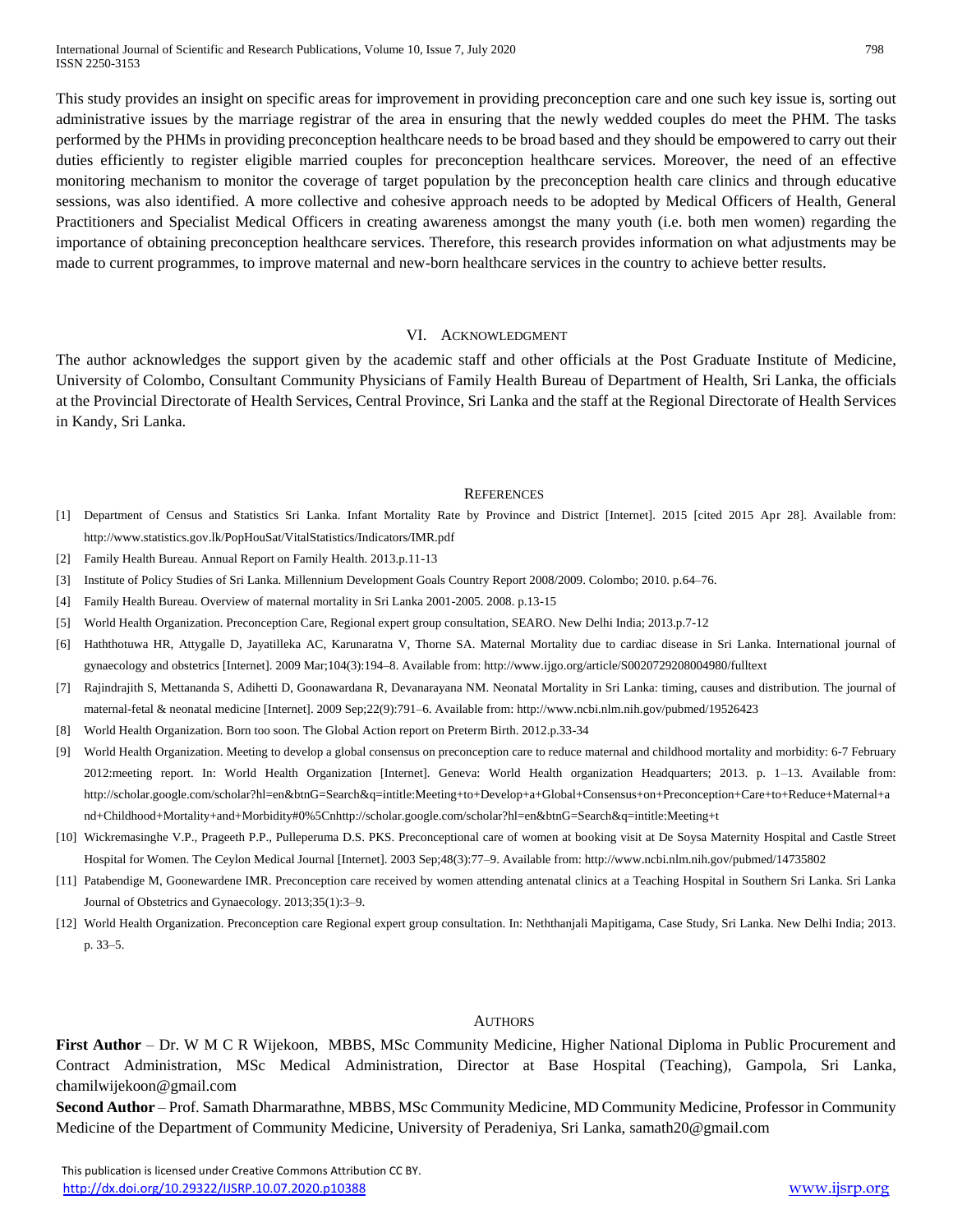**Third Author** – Dr. V G S C Ubeysekara, MBBS, MSc Community Medicine, Director at District General Hospital, Hambanthota, Sri Lanka, surangaubey@gmail.com

**Fourth Author** – Dr. I P Wickramasinghe, MBBS, MSc Community Medicine, Deputy Director of Office of Regional Director of Health Services, Kurunegala, Sri Lanka, iprageeth75@gmail.com

**Fifth Author** – Dr. A P Maduragoda, MBBS, MSc Medical Administration, Postgraduate Diploma in Healthcare Quality and Patient Safety, Senior Registrar in Medical Administration of Postgraduate Institute of Medicine, University of Colombo, Sri Lanka, maduragoda99@gmail.com

**Correspondence Author** – Dr. W M C R Wijekoon, chamilwijekoon@gmail.com, chamilwijekoon@yahoo.com, +94 772619448, +94718151222